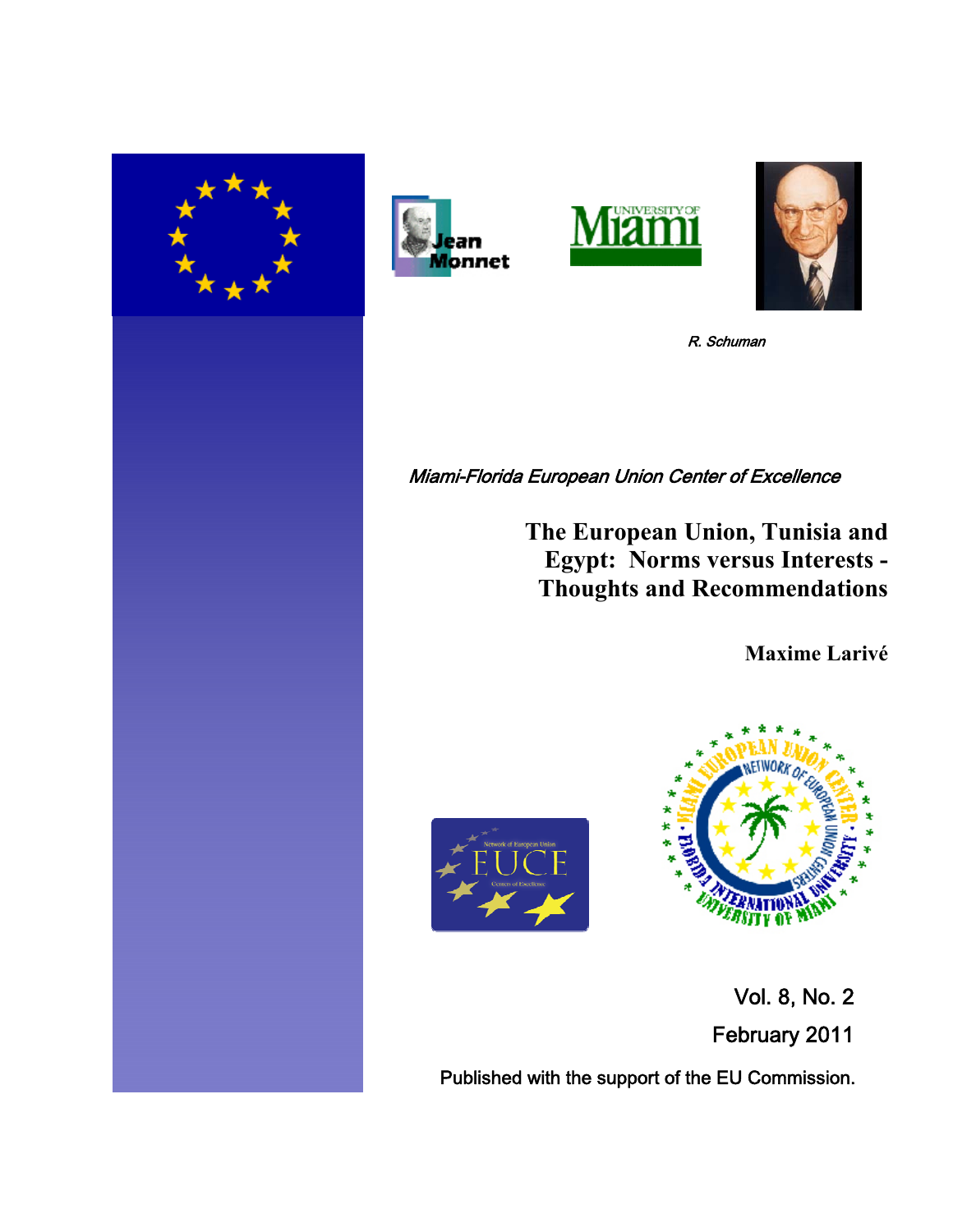# EUMA

*European Union Miami Analysis* **(EUMA), Special Series,** is a service of analytical essays on current, trend setting issues and developing news about the European Union.

These papers are produced by the Jean Monnet Chair, in cooperation with the Miami-Florida European Union Center of Excellence (a partnership of the University of Miami and Florida International University) as an outreach service for the academic, business and diplomatic communities.

Among the topics to be included in the series, the following are suggested:

- $\triangleright$  The collapse of the Constitution and its rescue
- $\triangleright$  Turkey: prospects of membership
- $\triangleright$  Immigration crisis and cultural challenges
- $\triangleright$  Security threats and responses
- $\triangleright$  The EU and Latin America
- $\triangleright$  The EU as a model and reference in the world
- $\triangleright$  The Common Agricultural Policy and other public subsidies
- $\triangleright$  The euro and the dollar
- $\triangleright$  EU image in the United States

These topics form part of the pressing agenda of the EU and represent the multifaceted and complex nature of the European integration process. These papers also seek to highlight the internal and external dynamics which influence the workings of the EU and its relationship with the rest the world.

### *Miami - Florida European Union Center Jean Monnet Chair Staff*

| University of Miami         | <b>Joaquín Roy</b> (Director)              |
|-----------------------------|--------------------------------------------|
| 1000 Memorial Drive         | <b>Astrid Boening (Associate Director)</b> |
| 101 Ferré Building          | María Lorca (Associate Editor)             |
| Coral Gables, FL 33124-2231 | <b>Maxime Larive</b> (Research Assistant)  |
| Phone: 305-284-3266         |                                            |
| Fax: (305) 284 4406         |                                            |
| Web: www.miami.edu/eucenter | <b>Florida International University</b>    |
|                             | Rebecca Friedman (FIU, Co-Director)        |

### *Inter-American Jean Monnet Chair Editorial Board:*

**Carlos Hakansson,** Universidad de Piura, Perú **Finn Laursen,** Dalhousie University, Halifax, Canada **Michel Levi-Coral,** Universidad Andina Simón Bolívar, Quito, Ecuador **José Luis Martínez-Estay¸** Universidad de los Andes, Santiago de Chile, Chile **Félix Peña,** Universidad Nacional de Tres de Febrero, Buenos Aires, Argentina **Stephan Sberro**, Instituto Tecnológico Autónomo de México **Eric Tremolada**, Universidad del Externado de Colombia, Bogotá, Colombia

*International Jean Monnet Chair Editorial Advisors:* 

**Francesc Granell**, University of Barcelona, Spain **Ramūnas Vilpišauskas,** Vilnius University, Lithuania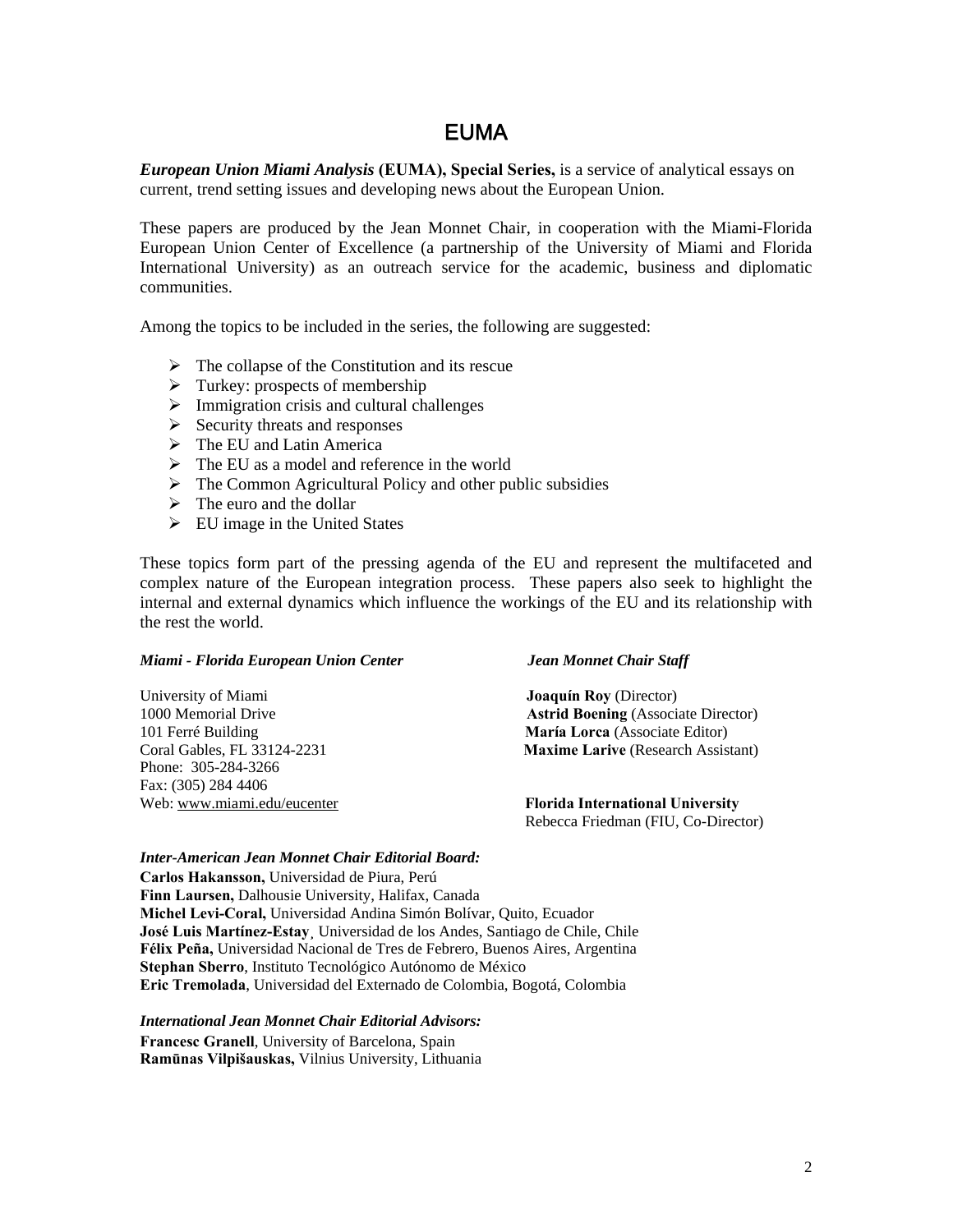# **The European Union, Tunisia and Egypt: Norms versus Interests Thoughts and Recommendations[1](#page-2-0)**

## **Maxime Larivé**

Since the beginning of the social movements during the winter of 2010/11 that turned revolutionary in Tunisia and Egypt, the European Union has demonstrated both hesitation and cacophony in its reactions and in its declarations. With the end of the 'Jasmine Revolution' in Tunisia and its spill-over into Egypt, the EU has illustrated its institutional paralysis when confronting another external crisis.

These revolutionary movements have been exemplifying the division and divergence between a EU foreign policy shaped by a normative and ethical approach and the *realpolitik* of its Member States, especially France, Germany and the United Kingdom. Such divergence in foreign policies has impeded the development of convergence and unification of a common EU foreign policy and limited the relevance of the EU as an international actor. The Egyptian and Tunisian crises raise several questions: does it symbolize a failure from the EU to advance its values and norms? Or is it simply a rational political choice made by EU Member States to advance their interests before the Union's interest? As argued by Jenkins, "in reality there is no such thing as an ethical foreign policy. There is something philosophical called ethics and something pragmatic called foreign policy."<sup>[2](#page-2-2)</sup> The civil unrests in North Africa are a representation of the dilemma that the EU has been facing when it comes to foreign policy questions: Member States' interests versus sound EU policy choices.

Towards the North Africa, the EU has failed on two levels. First, in denouncing human rights violations and other abuses orchestrated by autocratic regimes like in Tunisia, Egypt, but also Morocco, Libya and others. EU values and norms – human rights, democracy, rule of law and so forth – have not been at the heart of the previous relations between European capitals, Brussels and Tunis/Cairo. Stability and security were prioritized over democracy and political reform. The European Commission has never been outspoken towards these two countries. The reason is that former colonial powers, like France and the United Kingdom, tend to occupy the space making intervention by the Union or solely the Commission more complicated. Second, the EU failed to measure the extent of interaction between the economy and politics. For example, Tunisia was described until recently as an 'economic miracle.' High degree of corruption, limited social redistribution, and high unemployment rates were oftentimes not addressed and not denounced by European capitals.

 Tunisia and Egypt are two very different situations due to economic and geopolitical reasons. Egypt is a central actor in the Israeli-Palestinian discussions.<sup>[3](#page-2-3)</sup> It also controls the Suez Canal, one of the main world maritime transit hubs. In recent days, the price of oil has skyrocketed over \$100 a barrel. Egypt is also a major ally of the US and Western European states in the war against Al-Qaeda and Islamic terrorism. Last, the West is worried that a brusque change of power could lead to a radicalization of Egyptian politics. The Muslims Brotherhoods

<span id="page-2-0"></span><sup>&</sup>lt;sup>1</sup> I want to thank Dr. Ronald Hall for his contributions and comments. I also want to acknowledge the contribution of Dr. Joaquín Roy, Dr. Astrid Boening, and Amb. Ambler Moss during an event organized by the EU Center of Excellence of Miami on the issue of the Tunisian and Egyptian crises taking place in January 2011.

<span id="page-2-1"></span>Maxime Larivé is a PhD Candidate in International Relations at the University of Miami (FL). He hold a Bachelor degree in History and Geography from the University of Nice (France) and a Master degree in International Relations from Suffolk University (Boston, MA). He also works as a Research Assistant at the European Union Center at the University of Miami. 2

<sup>&</sup>lt;sup>2</sup> Jenkins, Simon. 2011. "The west's itch to meddle is no help. Leave Egypt alone." The Guardian. February 1.

<span id="page-2-3"></span><span id="page-2-2"></span><sup>&</sup>lt;sup>3</sup> The EU and its main Member States, France and the UK, received secret documents from Israel asking the maintenance of Mubarak's regime.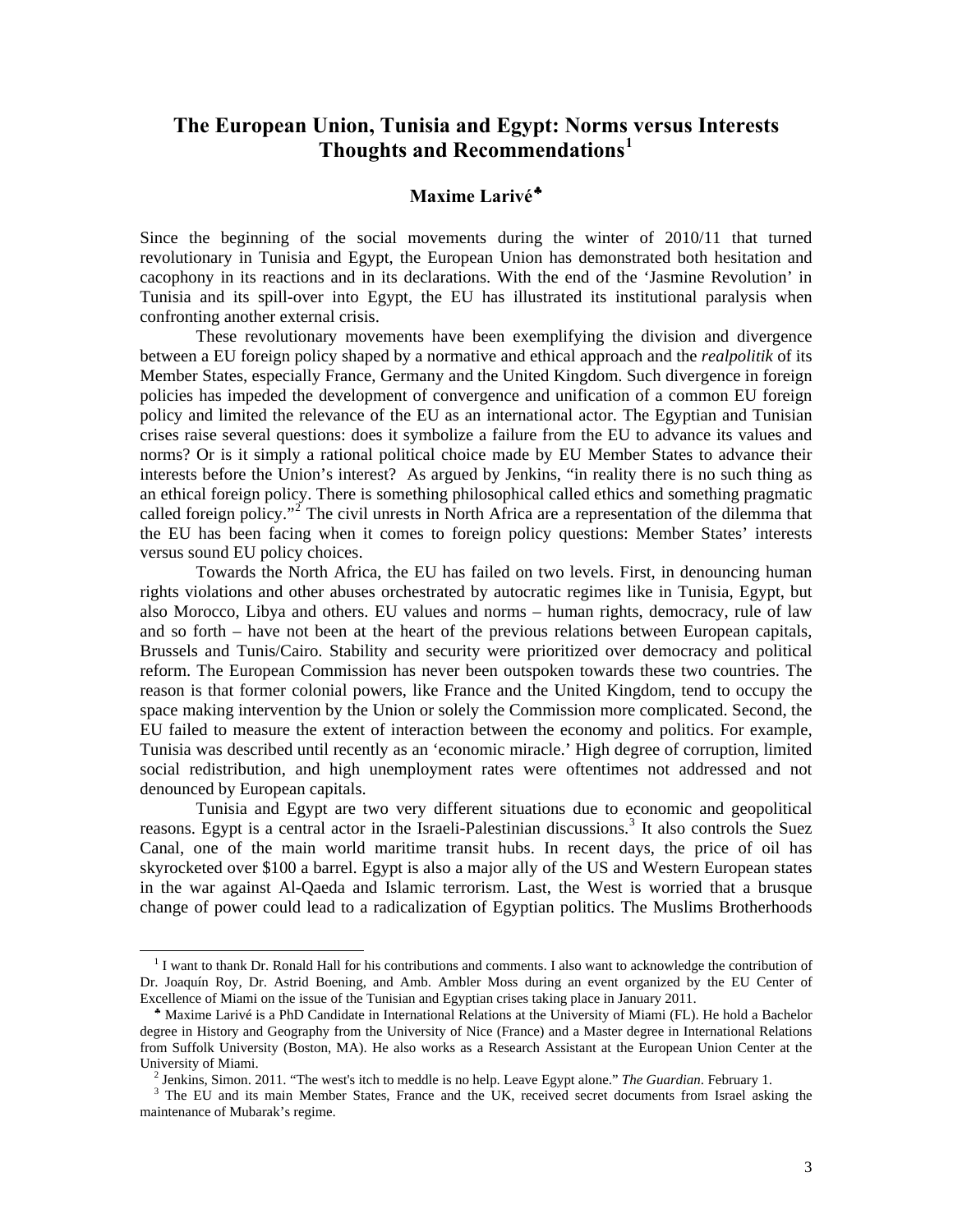have been described as the main power in opposition in Egypt and a potential leading power in a post-Mubarak Egypt.

 This paper will look at the way the EU has handled – or mishandled – the two revolutions by looking at its main actors: the European Union, the High Representative, and three EU Member States – France, United Kingdom, and Germany.

### **The European Union**

 $\overline{\phantom{a}}$ 

Since the implementation of the Treaty of Lisbon in 2009 and the creation of the European External Action Service (EEAS) in December 2010, the European Union, on paper, should have been more coherent, active, and relevant as an international actor. Unfortunately, the events of Tunisia and Egypt proved the opposite and pointed out the limits and weaknesses of the EU in time of crisis.<sup> $4$ </sup> This lack of common strategy raises the question of the nature of the EU as an international actor. The EU has been theorized and described as 'normative,' 'civilian,' or/and 'ethical' power.<sup>[5](#page-3-1)</sup> This notion of 'civilian actor' identifies the EC/EU as an actor with limited access to military means using persuasion rather than coercion, a 'soft power.'<sup>[6](#page-3-2)</sup> The EU acts in a normative way due to three factors: first, historical context; second, characteristics as a hybrid polity, a post-modern state;<sup>[7](#page-3-3)</sup> and, third, its political-legal constitution.<sup>[8](#page-3-4)</sup> The EU does not export its influence through the use of force, as a state would do, but through its power of projection. This has been the case since the end of the Cold War as illustrated by the several waves of enlargement of former Soviet states. One of the most concrete description of the EU as an international actor has been through the concept of 'narrative power.'[9](#page-3-5) The EU has had trouble in bridging the gap between its rhetoric and actions.

With the creation and implementation of the European Security and Defense Policy (ESDP), a debate emerged within the EU on how to tackle the military question and EU external actions as each Member state has a different perception on the role of the EU should play as a political and strategic actor on the international stage. Biscop summarized this debate by asking several questions: "What should be the scope of the EU's foreign and security policy ambitions? What degree of autonomy should the EU have?"<sup>[10](#page-3-6)</sup> Such questions are central as they highlight the existing strategic void within the Union during the 1990s. The absence of a strategy was a problem in order to bridge the gaps between member states' expectations, to design a common vision of the EU as an international actor, and to unify external policies. Biscop goes further by arguing that "there was no common strategy vision behind the existing  $-$  but incomplete  $-$ consensus on the need to develop more effective military capabilities."<sup>[11](#page-3-7)</sup> In order to answer such concerns, the EU needed to adopt a common strategy laying down the ground for common approach to security and threat assessments.

<span id="page-3-0"></span><sup>&</sup>lt;sup>4</sup> It would be interesting to have access to documents produced by the Joint Situation Center (SitCen) prior the social unrest in Tunisia and Egypt. 5

<span id="page-3-1"></span>Duchêne, Francois. 1972. Europe's Role in World Peace. In R. Mayne (Ed.), *Europe Tomorrow: Sixteen Europeans Look Ahead*. London: Fontana; Manners, Ian. 2002. "Normative Power Europe: A Contradiction in Terms?" *Journal of Common Market Studies,* Vol. 40. No. 2; Manners, Ian. 2006. "Normative Power Europe Reconsidered: Beyond the Crossroads." *Journal of European Public Policy,* Vol. 13. No. 2; Sjursen, H. 2006. "The EU as a 'Normative' Power: How can This Be?" *Journal of European Public Policy,* Vol. 13*.* No. 2. 6

Nye, Joseph. 2005. *Soft Power: The Means to Success in World Politics*. New York: Public Affairs. 7

<sup>&</sup>lt;sup>7</sup> Cooper, Robert. 2000. *The Post-Modern State and the World Order*. Demos.

<span id="page-3-4"></span><span id="page-3-3"></span><span id="page-3-2"></span>Manners, Ian. 2006. "Normative Power Europe Reconsidered: Beyond the Crossroads." *Journal of European Public Policy, Vol. 13. No. 2.* 9. 1990.<br>Pullidi, Zaiki. 2008. Norms over Force. The Enigma of European Power. New York: Palgrave MacMillan.

<span id="page-3-6"></span><span id="page-3-5"></span><sup>&</sup>lt;sup>10</sup> Biscop, Sven. 2005. The European Security Strategy. A Global Agenda for Positive Power. Burlington, VT: Ashgate: 8. 11 Biscop, Sven. 2005. *The European Security Strategy. A Global Agenda for Positive Power*. Burlington, VT:

<span id="page-3-7"></span>Ashgate: 9.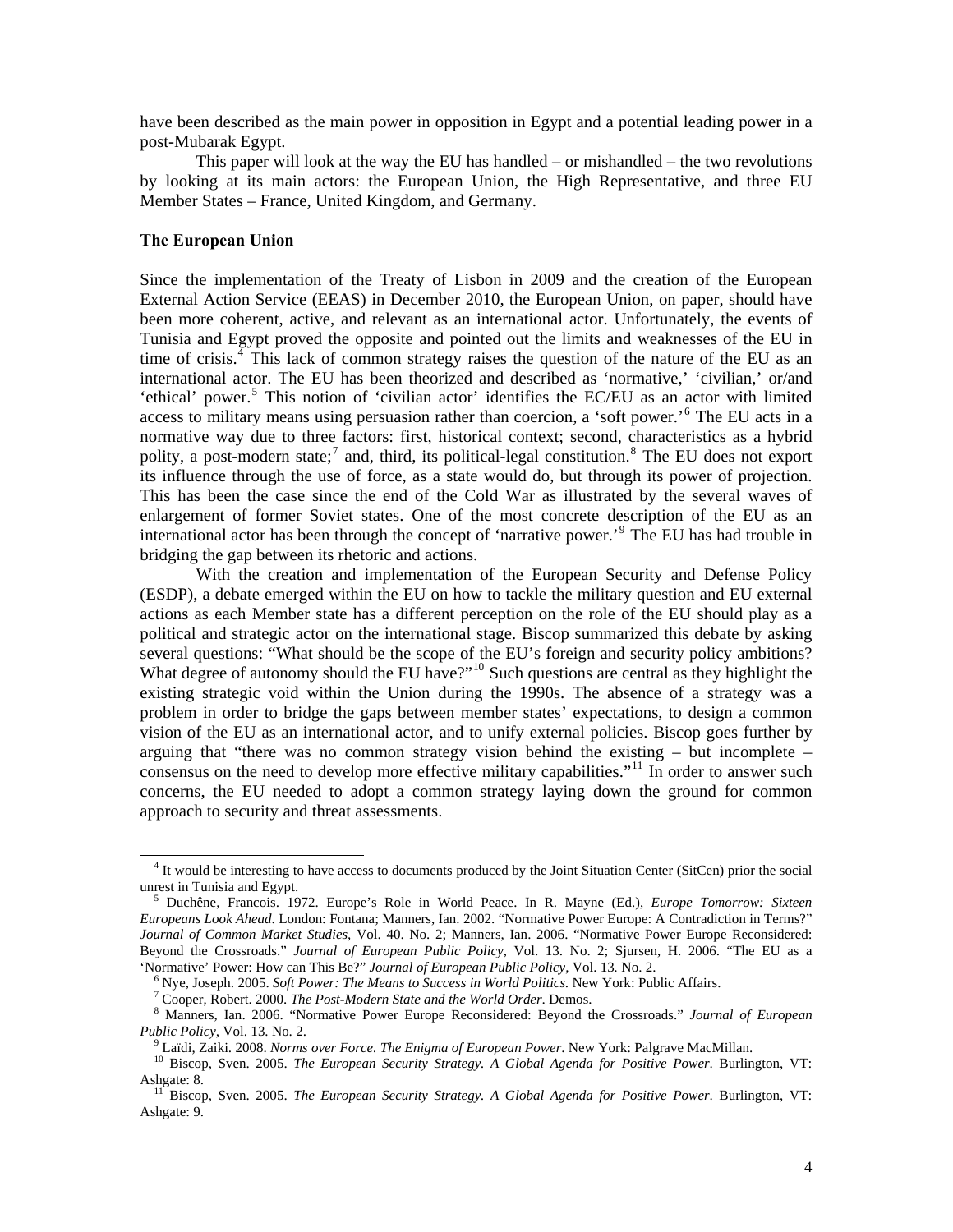The road towards the drafting and adoption of the *European Security Strategy* (ESS) has exposed divisions between 'old' and 'new' Europe. The US attack on Iraq in March 2003 led to major divisions within the Union. On one side, the UK, Spain, Italy, and Poland, followed the US into Iraq, while on the other side, Belgium, France, and Germany denounced such military action. The strategic division led to a major transatlantic crisis. With a single European strategy, divisions can be avoided, while strengthening the role of the EU through higher degree of coherence on the international stage. This was the idea behind the drafting of a European strategy. The European Council in December 2003 adopted the *European Security Strategy* giving for the first time of its history a security strategy.<sup>[12](#page-4-0)</sup>

The ESS defined the threats<sup>[13](#page-4-1)</sup> faced by the EU and exposed its common strategy: 'effective multilateralism' and cooperation. The document also stresses the necessary tools and policies in order to back up EU declarations. As expressed by Everts, "Europeans like to think of themselves as being good at 'soft power.' But because of a lack of focus, coherence and self-discipline, the EU has underperformed for years in foreign policy."<sup>[14](#page-4-2)</sup> The strategy is the first formal document addressing the interests and objectives of the Union as a coherent international security agent by laying down the roots of a common approach to security through multilateralism and threat assessments. But it ultimately comes down to EU leaders "to demonstrate that the strategy is not just well-meaning verbiage but real in its consequences."<sup>[15](#page-4-3)</sup> The ESS states the global ambition of the EU that goes beyond trade and aid, and seeks to bring a military-political dimension to it. As written in the ESS, "Europe should be ready to share in the responsibility for global security and in building a better world."<sup>[16](#page-4-4)</sup> Biscop argues that "the ESS must thus first of all be seen as the mission statement of the EU as an international actor."<sup>[17](#page-4-5)</sup> For many, the document fell short as it did not mention the rules of engagement or even the implementation of a strategy. This concern was supposed to be addressed in the 2008 document.<sup>[18](#page-4-6)</sup> The Report on the implementation of the ESS stressed the need for the EU to combine all the following instruments, political, development, diplomatic, humanitarian, crisis response, economic and trade cooperation, and civilian-military crisis management, in order to be more active as an international actor.

However, the implementation of such a strategy created a number of existential questions for the Union such as adjusting a common strategy in accordance with the different foreign policy goals of each Member States, the legitimate use of force in the name of the Union, the coexistence of national military doctrines, and the diverse perceptions of threats. Even with the adoption of the ESS, a European strategic culture needs to emerge in order merge Member States' interests with EU priorities. As advanced by Giegerich, "all threats combined lead to a set of characteristics that make any efficient response extremely complex thereby increasing the pressure on EU member states to cooperation within the EU framework."<sup>[19](#page-4-7)</sup> The ESS tried to

 $\overline{\phantom{a}}$ 

<span id="page-4-0"></span><sup>12</sup> European Council, 2003 Council of the European Union. (2003). *A Secure Europe in a Better World. European* 

<span id="page-4-1"></span>*Security Strategy*. No. 15859/03.<br><sup>13</sup> The EU identified five key threats to its security and survival: strategic terrorism; proliferation of weapons of mass destruction; regional conflicts; state failure; and organized c

<span id="page-4-2"></span><sup>&</sup>lt;sup>14</sup> Everts, Steven. 2003. "Two Cheers for the EU's new security strategy: Soft power and hard power." *The International Herald Tribune*. December 9.

<span id="page-4-3"></span><sup>&</sup>lt;sup>15</sup> Everts, Steven. 2003. "Two Cheers for the EU's new security strategy: Soft power and hard power." *The International Herald Tribune*. December 9.

<sup>&</sup>lt;sup>16</sup> Council of the European Union. (2003). *A Secure Europe in a Better World. European Security Strategy*. No.

<span id="page-4-5"></span><span id="page-4-4"></span><sup>15859/03. 17</sup> Biscop, Sven. 2007. "The ABC of European Union Strategy: Ambition, Benchmark, Culture." *Egmont - Royal* 

<span id="page-4-6"></span><sup>&</sup>lt;sup>18</sup> Council of the European Union. (2008). *Report on the Implementation of the European Security Strategy – Providing Security in a Changing World*. No. S407/08. 19 Giegerich. 2006. *European Security and Strategic Culture. National Responses to the EU's Security and Defence* 

<span id="page-4-7"></span>*Policy.* Baden-Baden: Nomos Verlagsgesellschaft: 51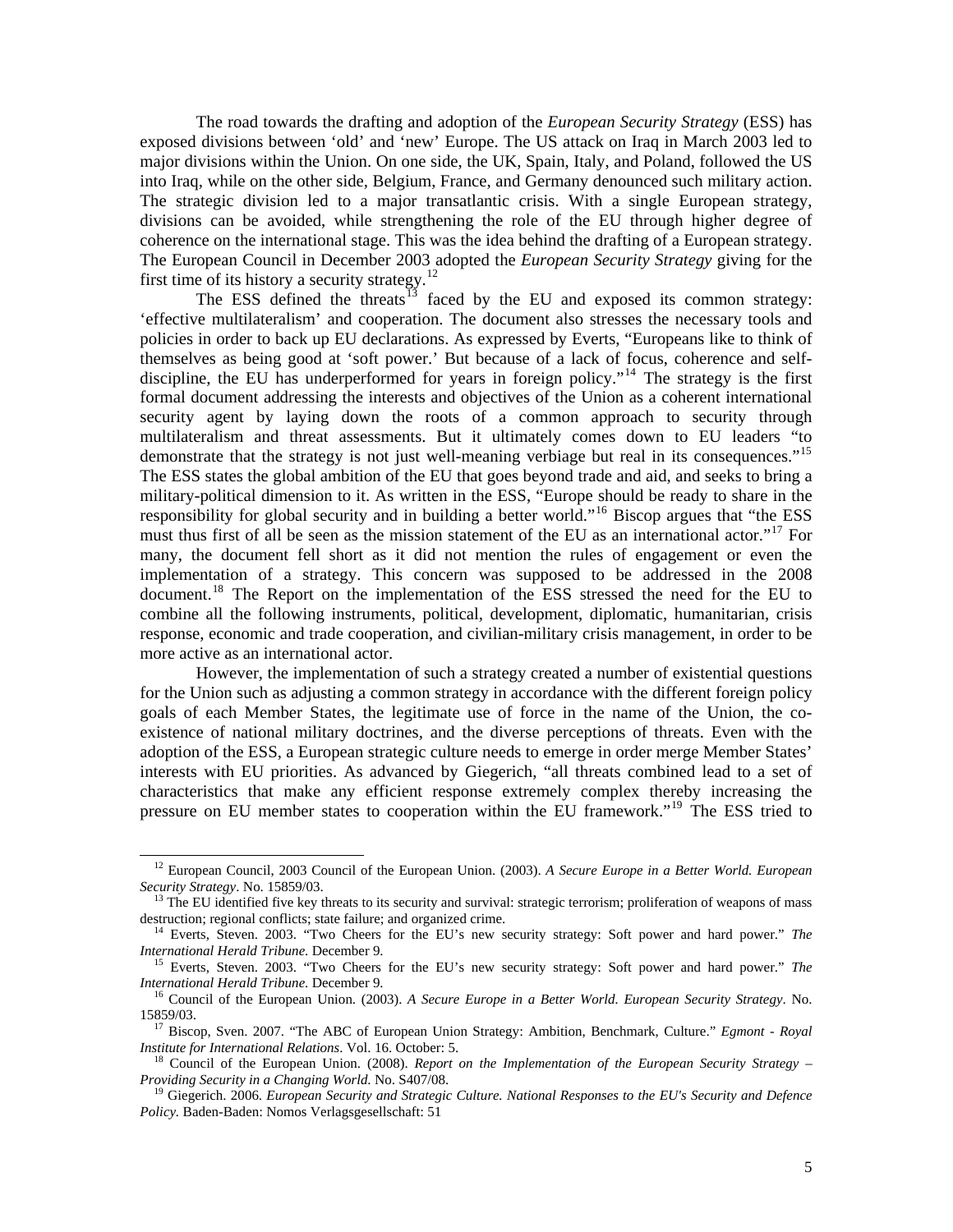address such concerns when it stresses that "we [Europeans] need to develop a strategic culture that fosters early, rapid, and when necessary, robust intervention."<sup>[20](#page-5-0)</sup>

### EU voices on Tunisian and Egyptian crisis:

Part of EU strategy has been to strengthen EU relations with Egypt, which was formally established in 2004 through the signing of an Association Agreement. "The relations are based on mutual commitment: Egypt commits to relatively specific economic and political reform, and the EU commits to financial assistance and support."<sup>[21](#page-5-1)</sup> In the dialogue established between the EU and Egypt, the perception has been than the EU did not give sufficient priority to its strategy in order to assist in the economic and political reforms in Egypt. Such Agreement between the EU and Egypt is a clear representation of two factors: one, the gap between rhetoric and actions; second, the choice made in order to maximize the security of the Union by maintaining and assisting autocratic regimes.

In the case of the revolutionary movements in Tunisia and Egypt, the EU should identify the revolution as power transition and to some extent a possible scenario of state failure. But, the EU voice has been quiet and minimalist. These last weeks, the Council has given attention to the unfolding revolution in Tunisia and Egypt.<sup>[22](#page-5-2)</sup> Prior to the Council meeting on January 31, 2011, the main pending question was 'Is the EU responding adequately?' Such question remains unanswered and was not addressed in any MS and EU statements.

In the conclusions of the meeting of EU Foreign Ministers of January 31, 2011, the EU called on the Egyptian authorities to hold talks with opposition groups, and take steps towards democracy and try to find a way to ending unrest in the country. The EU expressed its commitment to assist Egyptian authorities through a partnership in order to implement social, economic, and political reforms. Concerning Tunisia, the EU stressed that it will assist Tunisia in its transition in the post-Ben Ali period.

Since the fall of Ben Ali's regime, the international community has been focusing on the case of Egypt. The last several days, the EU has been more vocal on its call for democracy and peaceful protestation in Egypt. After 30 years of power, on February 11, 2011, President Mubarak stepped down leaving the power to his Vice-President Omar Suleiman and the military. The departure of Mubarak leaves the EU without a clear strategy in dealing with Egypt and interacting with emerging groups and the military.

Strategically and ideologically, Europe's international voice and actions have tried to follow a normative and ethical path. Such a soft power approach in EU foreign policy could become a threat to the relevance of European interests in the region and eventually as a global actor.

High Representative:

In this institutional inertia, one person has the political responsibility to lead the Union by developing a common approach: the High Representative of the Union for Foreign Affairs and Security Policy, Lady Ashton.

The Treaty of Amsterdam, ratified in 1997, marks the creation of the position of High Representation (HR) for the Common Foreign and Security Policy. The article J.8.3 of the Amsterdam Treaty mentions the position of High Representative and states that the Presidency will be assisted by the HR. The job description that remained in force during Mr. Solana's

<span id="page-5-0"></span><sup>&</sup>lt;sup>20</sup> Council of the European Union. 2003. *A Secure Europe in a Better World. European Security Strategy*. No. 15859/03: 11.

<span id="page-5-1"></span><sup>&</sup>lt;sup>21</sup> Abdel-Latif, Omayma. 2010. "Egypt-EU relations: Where is Democracy?" *Observatory of Euro-Mediterranean Policies*. Focus No. 7. June.

<span id="page-5-2"></span>Council of the European Union. 2011. "Press Release." 3065th FOREIGN AFFAIRS Council meeting (provisional version) - Brussels, 31 January. http://www.consilium.europa.eu/uedocs/cms\_data/docs/pressdata/EN/foraff/119045.pdf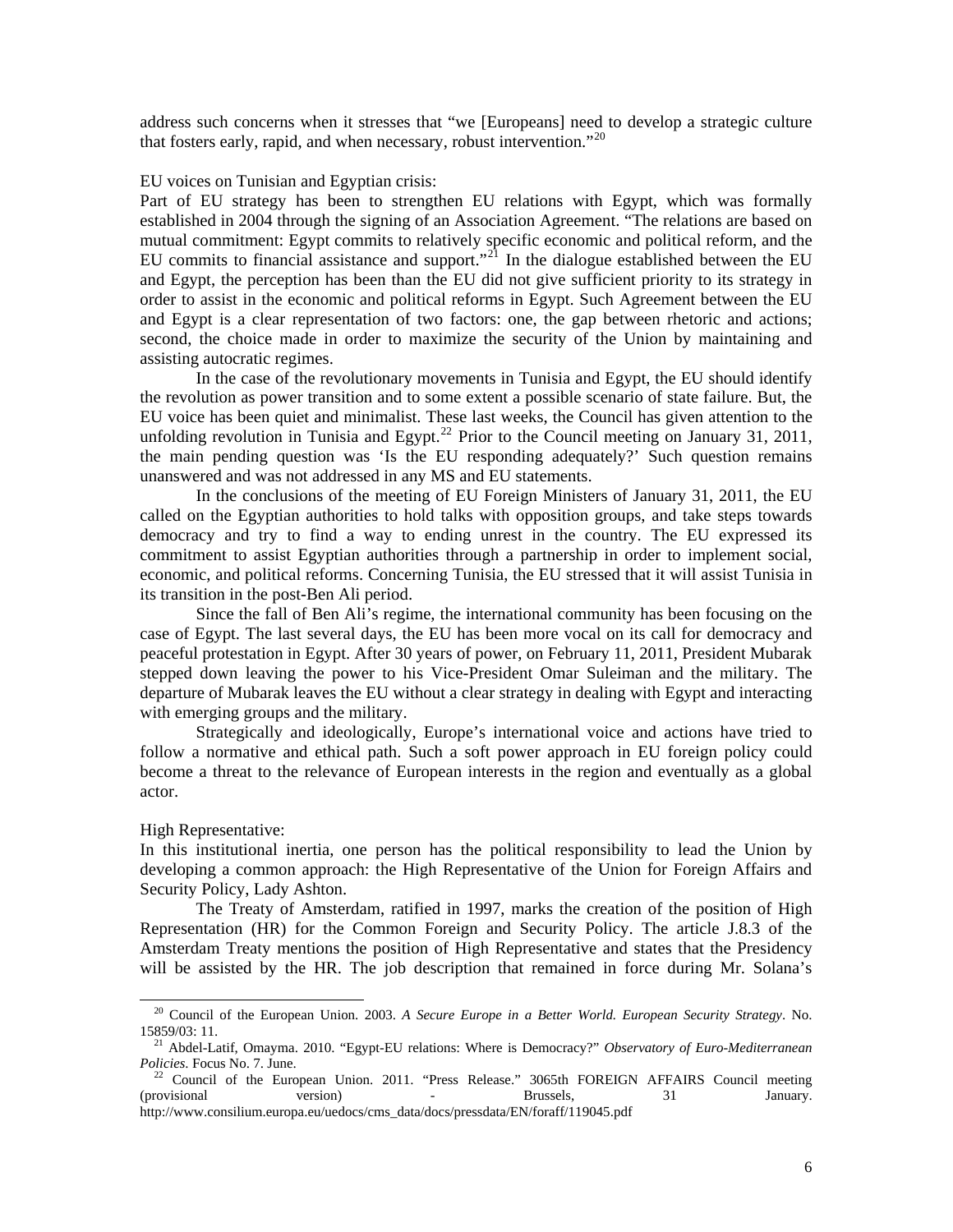mandate was extremely broad, calling on the HR to assist the Council in the "formulation, preparation, and implementation of policy decisions" on foreign and security policy matters. $^{23}$  $^{23}$  $^{23}$ The position of HR was designed to bring a certain degree of coherence in the area of foreign and security policy, while maintaining the centrality of Member States' decision-making in CFSP matters. The reasons behind the creation of HR position were to increase the cooperation between the various actors in CFSP, bring coherence in the rotating processes of 6 months presidencies, and making the EU a more visible international actor. Some argued that the position of the HR was to answer the question attributed to Mr. Kissinger, 'what is the phone number of Europe?' Since the implementation of the Treaty of Lisbon, the power and role of HR is unique institutionally since the same individual is both the Vice President of the European Commission and chair the Council of EU Foreign Ministers.

From these crises, the person that received the most criticisms has been HR Ashton. As the chief of EU foreign policy, Lady Ashton and the EEAS have come under attack for demonstrating a lack of vision to steer a common EU agenda. Indeed, following several previous political mishaps, such as in Haiti, and lack of leadership, the European press has called her the  $\cdot$ invisible woman.<sup>[24](#page-6-1)</sup> Since the beginning of the social unrest in Tunisia and then in Egypt, she has relatively absent in addressing the problem and building bridges between the Union and the two countries.

During her few public appearances and statements, she has said that the EU should stand ready to assist Egypt. She also underlined the EU values – democracy, rule of law, human rights – and called Egyptian authorities to respect them. In her last statement on February  $3<sup>rd</sup>$ , 2011, she called on "the Egyptian authorities to embark now on a meaningful and real transition towards genuine democratic reform, paving the way for free and fair elections."<sup>[25](#page-6-2)</sup> On February  $5<sup>th</sup>$ , during the annual Munich Security Conference (MSC), HR Ashton met with her counterparts, the Quartets composed of the UN Secretary-General Ban Ki-Moon, Russian Foreign Minister Sergey Lavrov, U.S. Secretary of State Hillary Clinton, U.S. Special Envoy for the Middle East Peace George Mitchell, plus the quartet representative Tony Blair. The quartet discussed the Israeli-Palestinian conflict. Since the MSC, HR Ashton has delivered several additional statements calling for peaceful outcome and political debate in Egypt.<sup>[26](#page-6-3)</sup> For the first time, the institutional triumvirate, President of the European Council Herman Van Rompuy, President of the European Commission Jose Manuel Barroso, and the EU HR Catherine Ashton delivered a joint statement following Mubarak's departure. They welcomed the decision taken by Mubarak to step down as it will open "the way to faster and deeper reforms, and an orderly transition to democracy."<sup>[27](#page-6-4)</sup> They also assure the assistance of the EU for the reconstruction of Egypt and the transition process, while calling for the respect of human rights.

However, the lack of visibility and limited declarations of the HR on the events in Tunisia and Egypt can be rationally explained. Ms. Ashton cannot publish or make any declaration without the consensus of all 27 Member States, making her response to international events slower.<sup>[28](#page-6-5)</sup> Some have also argued that she has been more careful that her predecessor, Javier Solana, in respecting the voice of smaller EU Member States. Javier Solana has been

 $\overline{a}$ 

<span id="page-6-0"></span> $^{23}$  European Communities. 1997. "Treaty of Amsterdam Amending the Treaty on European Union, the Treaties Establishing the European Communities and certain Related Acts." Article J.16

<sup>&</sup>lt;sup>24</sup> Ricard, Philippe, and Jean-Pierre Stroobants. 2011. "Catherine Ashton, la femme invisible." *Le Monde*. January

<span id="page-6-2"></span><span id="page-6-1"></span><sup>28.&</sup>lt;br><sup>25</sup> Council on Foreign Affairs. 2011. "Statement by the EU High Representative Catherine Ashton on the situation in Egypt." A 040/11. Brussels. February 3.

<span id="page-6-3"></span>For example, HR Ashton delivered two statements on February 10<sup>th</sup>. See: European Union. 2011. "Statement by the EU Representative Catherine Ashton on the situation in Egypt." A050/11. Brussels. February 10. European Union. 2011. "Statement by EU High Representative Catherine Ashton on Egypt following the speech of President Mubarak." A051/11. Brussels. February 10.<br><sup>27</sup> European Council. 2011. "Joint statement by President of the European Council Herman Van Rompuy, President

<span id="page-6-5"></span><span id="page-6-4"></span>of the European Commission Jose Manuel Barroso, and EU High Representative Catherine Ashton on recent development in Egypt." February 11. 28 Charlemagne. 2011. "A Test for Europe and Ashton." *The Economist*. February 1.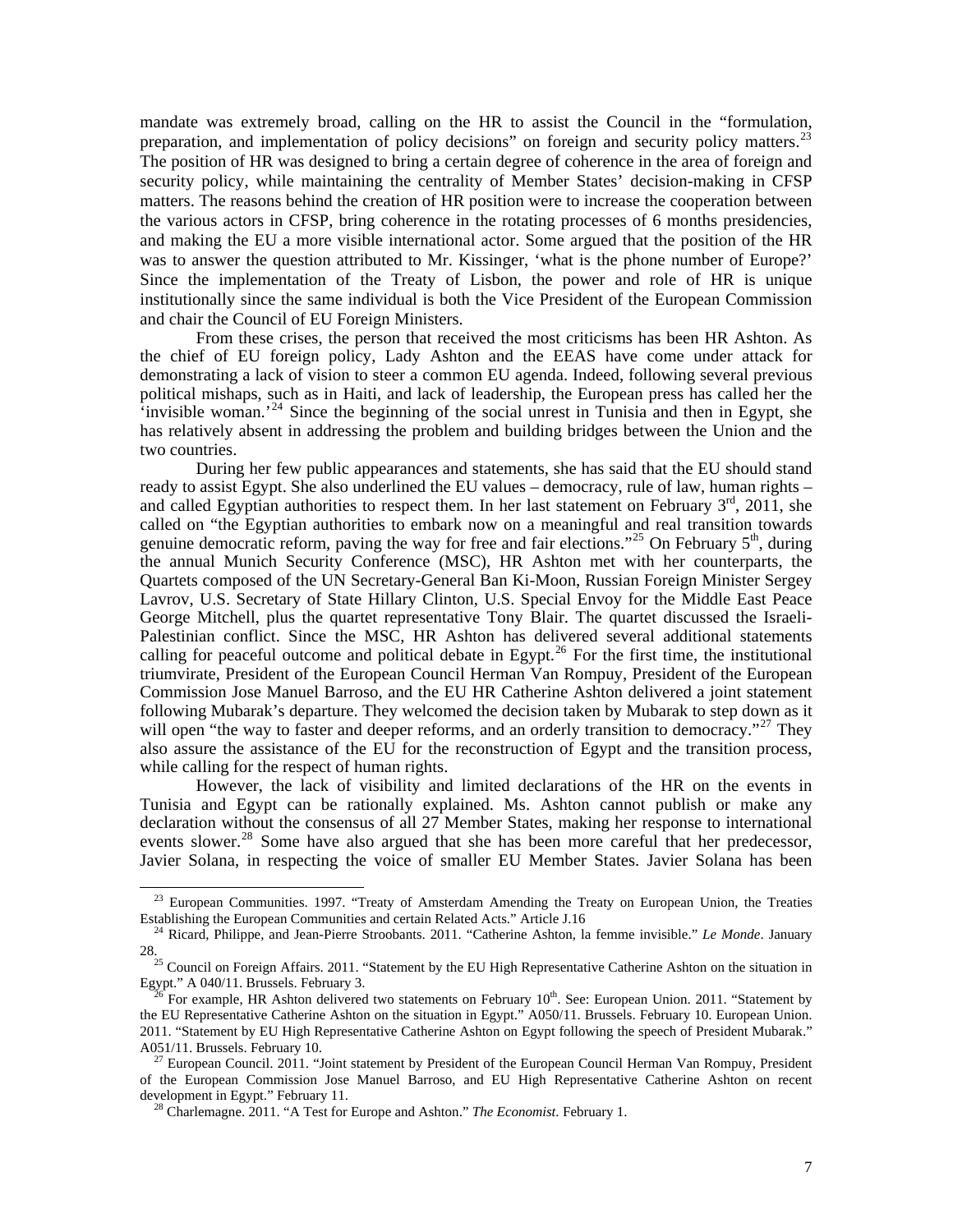accused of only considering the voice of the bigger and internationally more powerful Member States before making a decision.<sup>[29](#page-7-0)</sup>

The EU and its Member States are not the only one to have been hesitant in dealing with Egypt. Even though Washington has been extremely cautious in its comments and declarations towards Egypt, it has shown poor foreign policy choices these last several days. For example, prior Mubarak' speech of February 10<sup>th</sup>, President Obama signaled his hopes that Mubarak will step down as advised by senior intelligence officials. Instead Mubarak declared that he will remain in power until the next elections and will transfer his power to the Vice President and the military. Additionally, he answered directly to Washington by stressing that he will not resign under international pressure. This was a considerable blow for Washington's image as a superpower. The following day, US Vice President, Joe Biden, declared after Mubarak's resignation that the change of power was a pivotal moment for Egypt.<sup>[30](#page-7-1)</sup> The Egyptian case has illustrated Washington's lack of anticipation and mishandled diplomatic strategy raising concerns over the decline of US power.

### **EU Member States**

Notwithstanding the implementation of the Lisbon Treaty in December 2009, decision-making in the field of security and foreign policy remains essentially intergovernmental. EU Member States regard their individual foreign and security policies as a core manifestation of their sovereignty, provoking reluctance from Member States to pool their authority under a supranational institution on decision-making framework. Such institutional design diminishes the power of the EU in foreign and security policies, while limiting the role of the HR.

The revolutions in Tunisia and Egypt have been a real test of the willingness of EU Member States in trying to work within the framework of European institutions. Tunisia and Egypt, both former colonies of France and Britain, tend to fall under the zone of influence of their former colonial powers. Thus, both countries have maintained strong political, economic, and personal ties with EU Member States. These close relationships at national, and even individual levels have undermined the role of EU values and norms.

Tunisia has been potentially the most damaging to the credibility of the EU as a normative actor. On the world stage, France and most of the Western world have been closely associated with President Ben Ali's regime, which has been seen as a bastion against the rise of radical Islamic groups in the Maghreb. With the beginning of the social unrest in Tunisia, the debate was limited to the French arena and was perceived in France as a matter of *raison d'état*. Due to a mishandling of the situation by the French Foreign Minister, Ms. Alliot-Marie, offering policing assistance to Tunisian authorities by providing French crisis management *savoir faire*, the matter could have become a political scandal in France. The following day, the French government broke all bridges with Ben Ali's regime.

Following the experience of Tunisian unrest, France, the United Kingdom and Germany were more cautious in their approach towards the developing situation in Egypt. The triumvirate – President Sarkozy, Chancellor Merkel, and Prime Minister Cameron – published a joint statement on January 29 expressing their concern about the events in Egypt.<sup>[31](#page-7-2)</sup> They recognized the constructive role that President Mubarak played in the region of the Middle East and called for all the Egyptian parties to observe calm and peaceful protestation. They stressed the need for social, economic, and political reforms, while calling for fair and free elections. Such a statement

<span id="page-7-0"></span> $29$  Such statement is based on a several allegations from EU and US officials during interviews in Washington DC in December 2010. 30 Dombey, Daniel. 2011. "Washington hails 'pivotal' moment." *The Financial Times*. February 11. 31 Nicolas Sarkozy, Angela Merkel and David Cameron. 2011. *"Joint statement."* January 29.

<span id="page-7-2"></span><span id="page-7-1"></span>http://www.diplomatie.gouv.fr/en/country-files\_156/egypt\_288/france-and-egypt\_3462/political-relations\_3463/franceuk-germany-statement-on-egypt-29.01.11\_14940.html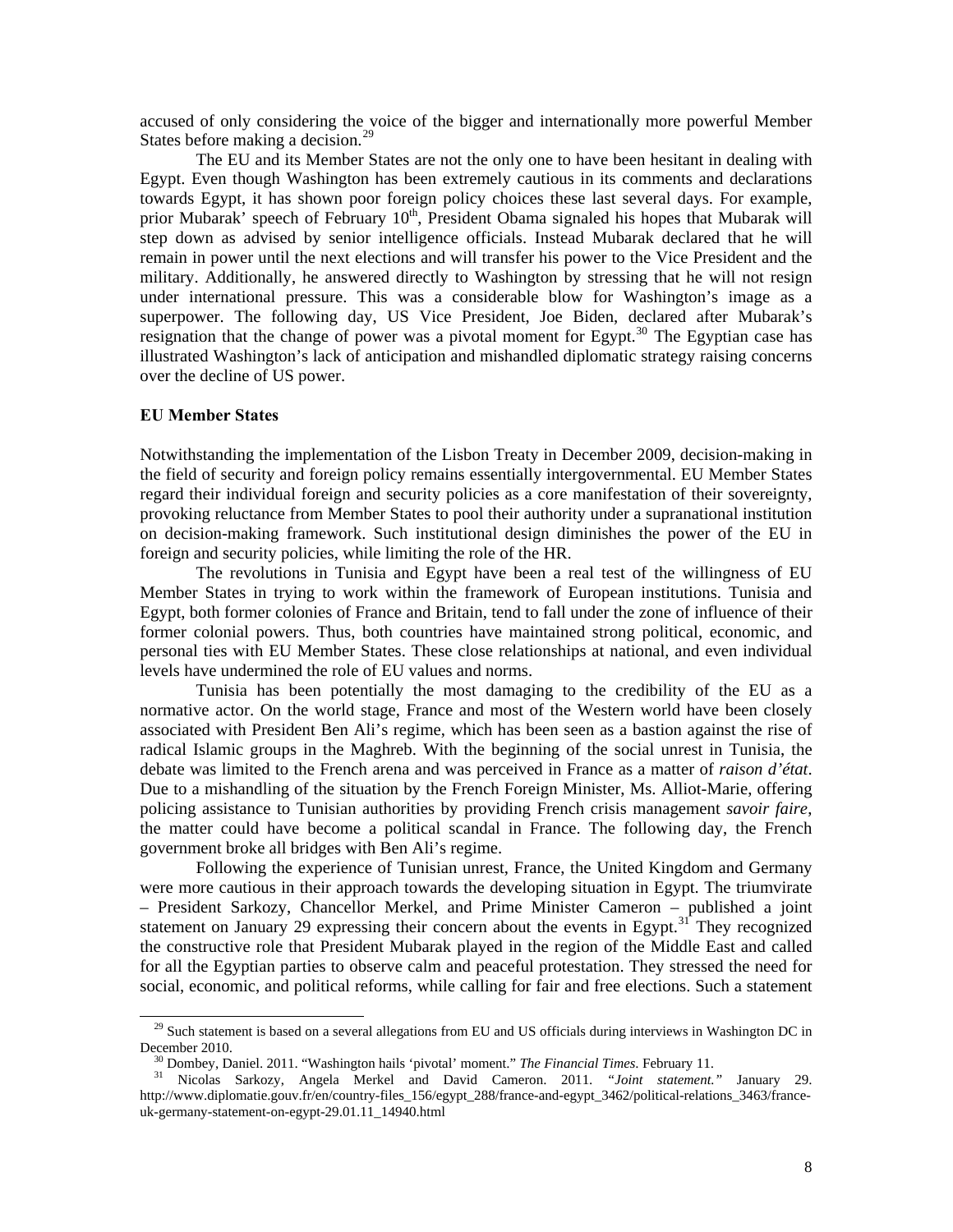was an important step, but in the context of the external perception of the EU it should surely have been delivered by the HR.

During the Munich Security Conference (MSC), Frank Walter Steinmeier, Chairman of the Social Democratic Party of Germany parliamentary group in the Bundestag declared that "the European Union has been very quiet for a very long time." $32$  He also stressed that Germany and its European partners should focus on the development of democratic structures in Egypt.

On February 11<sup>th</sup>, the German Chancellor, the French President and the British Prime Minister made individual declaration on the change of regime in Egypt by conveying similar messages.<sup>[33](#page-8-1)</sup> Prime Minister Cameron was one of the first western leaders to comment on Mubarak's decision. He argued that the new government will have an important role in establishing the foundations for a free and democratic society. Chancellor Merkel was more personnel as she "share[d] the joy of the people of Egypt." However, she stressed her concerns on the future of Egypt's peace treaties with Israel. And President Sarkozy welcomed the decision of President Mubarak to step down and emphasized on the need for a cautious development of democratic institutions through free and transparent elections.

## **Conclusion and Recommendations**

The Egyptian and Tunisian revolutions have been a test for Europe and its foreign policy arrangements: the High representative, the EEAS, and the role of the Member States. They appear to have exposed the limits of EU power and credibility as an international actor. In the most of my experience, there are a number of recommendations and conclusions that could be drawn:

• So far, the EU has remained a 'narrative power' and seems unable to be effective and constructive in assisting and contributing to the transition process in Tunisia. There is a gap between EU rhetoric/narrative and its actions. This has also been the case in Egypt as the EU failed to push its rhetoric into political pressures.

• HR Ashton was unable to unite EU Member States behind a strategic vision. Many voices within the EU have expressed their discontentment with Ashton in handling the crisis and acting as chief of EU foreign policy. These crises could have provided an early opportunity to make use of the EEAS. In the post-crisis period, it is recommended that a review process is launched in order to reflect on how to build a stronger diplomatic corps, and to correct and adjust the errors made throughout the Tunisian and Egyptian crises.

• EU normative foreign policy needs to be applied to all EU partners, allies, and nonallies. Tunisia and Egypt are two examples of a case-by-case basis foreign policy for the implementation and application of such normative foreign policy. The EU needs a clearer set of principles for dealing consistently with third countries.

• In order to be more pro-active, the EU should seek to act as a bridge between civil society and political leaders in Tunisia and Egypt. Meeting with new and emerging political figures could contribute to strengthening European influence in Maghreb. But EU officials also need to establish a dialogue with the grassroots level.

• These revolutions could be a golden opportunity in order to re-launch the Union for Mediterranean. Such an institution could become a pillar to solidify the Euro-Mediterranean community based on more egalitarian relations and standards.

• The two revolutions underline the lack of real coordination and cooperation within the Euro-Atlantic community. It seems that the US and the Europeans are trying to compete for the control over the region. The US seeks to use the change of power as a way to increase its influence, while EU Member States are trying to maintain their influence over North Africa. The

<span id="page-8-1"></span><span id="page-8-0"></span> $32$  Hemicker, Lorenz. 2011. "The EU has kept silent for too long." *Munich Security Conference News*. February 5.<br><sup>33</sup> Blitz, James and Abugail Fielding-Smith. 2011. "Anxiety tempers relief for western leaders." *The Fin Times*. February 12.